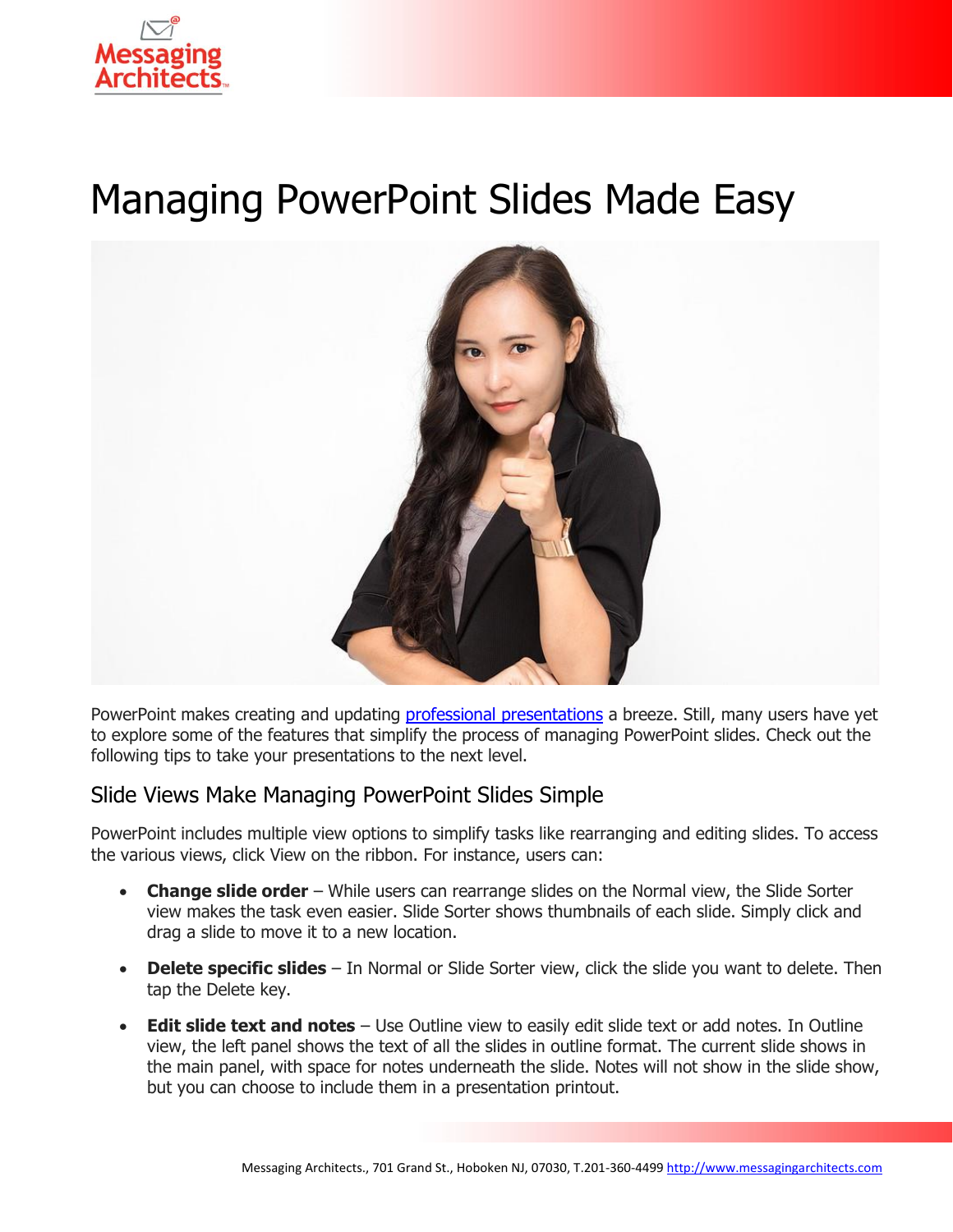

| eMT_MXINSPECT Security Awareness 4SalesTeam_20210611.pptx *                                                       |                                                                                                                                 |        |                                                                                             |                                          |                                                                                   |                                                                                   |                                                                                                                             | Kent D Sorensen                         |                                | $\oplus$                                                     | 囨                                    |                         | □                                          | $\times$           |
|-------------------------------------------------------------------------------------------------------------------|---------------------------------------------------------------------------------------------------------------------------------|--------|---------------------------------------------------------------------------------------------|------------------------------------------|-----------------------------------------------------------------------------------|-----------------------------------------------------------------------------------|-----------------------------------------------------------------------------------------------------------------------------|-----------------------------------------|--------------------------------|--------------------------------------------------------------|--------------------------------------|-------------------------|--------------------------------------------|--------------------|
| File<br>Home                                                                                                      | Insert                                                                                                                          | Design | Transitions                                                                                 | Animations                               | Slide Show                                                                        | Review                                                                            | View                                                                                                                        | Help                                    |                                |                                                              | ₽                                    | <b>O</b> Record         | <b>B</b> Share                             |                    |
| $\Lambda$<br>Ŀ.<br>$\mathbf{v}$<br>Paste<br>ၖ                                                                     | $\Box$<br>$\ddot{}$<br>衐<br>New<br>ā<br>Slide v<br>$\check{~}$                                                                  |        | $AV -$<br>s<br>ab                                                                           | $\mathsf{A}^\circ$<br>$\ell$ .<br>$Aa -$ | A <sub>o</sub><br>$A\check{ }$<br>$A$ .                                           | $2 - 4$<br>$x \rightarrow 0$<br>石<br>写田<br>EE w<br>Ξ<br>三<br>$\equiv$<br>$\equiv$ | lâ -<br>IE -<br>$\left[\begin{smallmatrix} 1\\ 0\\ 0 \end{smallmatrix}\right]$ $\sim$<br>看~                                 |                                         | Shapes Arrange<br>$\mathbf{v}$ | V<br>$\sim$<br><b>Since</b><br>Ouick<br>$\omega$<br>Styles y | $\varphi$<br>Editing<br>$\checkmark$ | Dictate<br>$\mathbf{v}$ | $\overline{\mathbb{F}}$<br>Design<br>Ideas |                    |
| $\sqrt{2}$<br>Clipboard                                                                                           | Slides                                                                                                                          |        | Font                                                                                        |                                          | is.                                                                               | Paragraph                                                                         | $\overline{N}$                                                                                                              |                                         | Drawing                        | $\sqrt{3}$                                                   |                                      | Voice                   | Designer                                   | $\wedge$           |
| $\mathbb{F}$<br>AutoSave (OOff)<br>$\sqrt{2}$<br>(1)<br>모<br>$\blacksquare$<br>FX<br>ñ<br>$\overline{\mathbf{v}}$ |                                                                                                                                 |        |                                                                                             |                                          |                                                                                   |                                                                                   |                                                                                                                             |                                         |                                |                                                              |                                      |                         |                                            |                    |
| Œ                                                                                                                 |                                                                                                                                 |        | USE ON MOBILE Edit slides, add aminations, and share presentations from anywhere on the go. |                                          |                                                                                   |                                                                                   | Scan OR code                                                                                                                |                                         |                                |                                                              |                                      |                         |                                            | $\times$           |
| $+8$<br>$\mathcal{L}_{\mathcal{L}}$<br>胃癌                                                                         | 1006001050010400103001020010100100100100100200103001040010500106001<br>ThreatSim Phishing: Real Attacks from the Wild<br>$\sim$ |        |                                                                                             |                                          |                                                                                   |                                                                                   |                                                                                                                             |                                         |                                |                                                              |                                      |                         |                                            | $\triangleq$       |
| 3<br>E<br>ù.<br>$\mathbb{B}^{\circ}$ .<br>and i                                                                   | $\sim$<br>۳                                                                                                                     |        |                                                                                             |                                          | Real-world, branded<br>templates with<br><b>MXINSPECT threat</b><br>intelligence. |                                                                                   | <b>Ca</b> Scientry<br>If the further that we see the phone claim more for hour in                                           | Please update your<br>Spotify password. | <b>In die Brand</b>            |                                                              |                                      |                         |                                            |                    |
| 6<br>$\Box E$                                                                                                     | Ò<br>۳<br>$\sim$                                                                                                                |        |                                                                                             |                                          | Realistic recreation of<br>content users might<br>experience.                     |                                                                                   | the arts in copied changing that a<br><b>G</b> office<br><b>They payment has been death</b><br>the best points for the com- |                                         | <b>Milan Rent</b>              | OORS!                                                        |                                      |                         |                                            |                    |
| 時間<br>v                                                                                                           | -<br>$\tilde{m}$<br>۰                                                                                                           |        |                                                                                             | <b>MXINSPECT.</b>                        |                                                                                   |                                                                                   | ----<br><b>Interbased</b><br><b>CONTRACTOR</b>                                                                              |                                         |                                | 睴                                                            |                                      |                         |                                            | $+$ $*$<br>¥<br><⊕ |
| 臤<br>Slide 7 of 15                                                                                                | Accessibility: Investigate                                                                                                      |        |                                                                                             |                                          |                                                                                   |                                                                                   | $\triangleq$ Notes                                                                                                          |                                         | 88<br>$\mathbb{E}$             | 모                                                            |                                      |                         | $+ 42%$                                    |                    |

• **Hide or unhide slides** – You may want to remove a slide from view temporarily without deleting it. In Normal or Slide Sorter view, right-click the slide you want to hide. On the dropdown menu, click Hide Slide. To unhide a slide, right-click the slide and Hide Slide again. Hidden slides show as gray with a slash through the slide number.

## Customize Presentations for Multiple Audiences

The Custom Slide Show feature allows presenters to easily repurpose slides from one presentation to accommodate different audiences. For instance, a trainer may need to deliver a slightly different version of a class to multiple departments. PowerPoint allows users to create a new presentation using chosen slides from an existing slide deck.

To customize a presentation, click Slide Show on the ribbon. Then click Custom Slide Show and select Custom Shows. Click New and enter a title for the presentation. All the slides in the existing presentation display on the left. Simply select the slides to add to the custom slide show. Then rearrange the slides as desired.

# Use Duplicate Slides to Quickly Create Similar Slides

When you need to create a slide similar to an existing slide, speed the process by starting with a copy of the first slide. In Normal view, just right-click the slide you want to copy. Then click Duplicate Slide. Edit the slide contents as necessary.

## Use Master Slides to Make Bulk Edits

The Slide Master feature in PowerPoint helps presenters maintain a consistent look and feel throughout the presentation. And it simplifies edits. For instance, using Slide Master, you can easily change the look